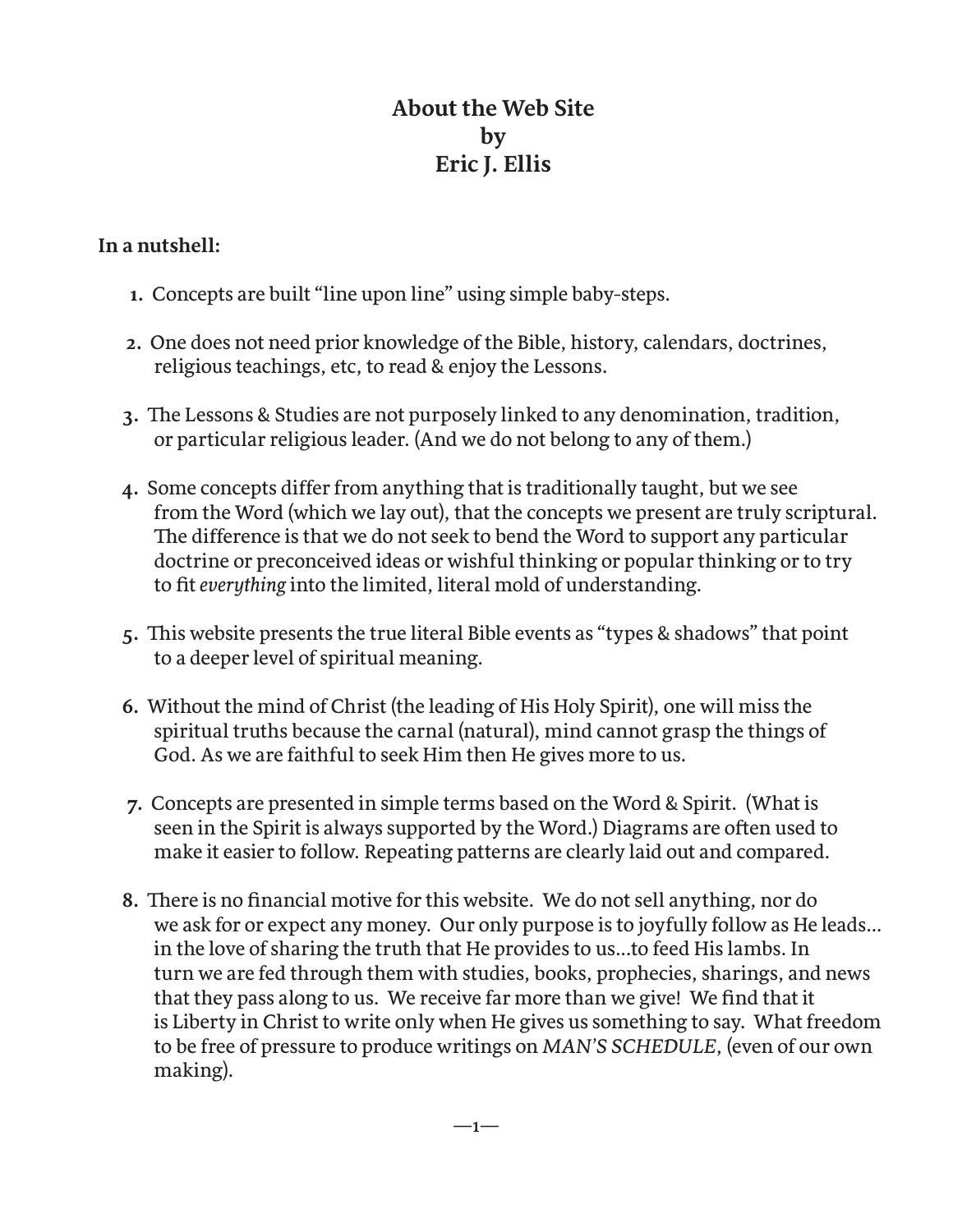- **9.** *Www.bibleconcepts.com* went on-line December 24th, 2014 with five Lessons and three Studies. At that time the studies were placed in the Blog section.
- **10.** We do not want to build a ministry or kingdom of our own. Neither do we seek to build any other person's kingdom, ministry, denomination, program, beliefs, doctrine, or group. The website is a by-product of our own personal walk with the Lord Jesus Christ. As for "our doctrine", it is not listed as such for our understanding has adjusted as we have grown in the love & knowledge of Christ. And we expect this trend to continue as we come into more Light and build on the firm foundation. A general summary of what we believe is at the end of the "About the Author" section which is under the "About Us" tab.

## **Origin:**

The first few studies were done for a friend to encourage him as a young Christian as he headed off for a 3-year jail stint for an old non-violent charge. We helped to look after his wife and their property in his absence. We were led there by the Holy Spirit to rent from them for a couple years to be there as a support through their very difficult time of separation. The Lord used this friend to encourage me to do more lessons. We also sent them to Jackie Caporaso to get her feedback. She also said to write more lessons, and she spread the word. Soon we were photocopying & mailing them out. The mailing list grew. It was then that we felt to launch the website so that readers could download and/ or print their own copies. This made it easier for them, and saved us lots of time. We still have a mailing list for those without Internet-access, but that list is small compared to our steadily growing email notification-list.

## **More background:**

To further understand this website, one might first want to read my testimony, (see "About the Author" under "About Us"). At the end of the testimony is also a short testimony of my wife, Mary Elizabeth, who does the editorial reviews for the studies & lessons. Her insights are a key part of both the writings & the website.

The Lessons have diagrams on nearly every page. The diagrams make it easier to follow, and for remembering the concepts. The diagrams are done in AutoCAD-for-Mac software. I learned AutoCAD from my career as an engineer reviewing blueprints. Also, a former career was teaching elementary school, where I learned how to break down complexities into simple parts that were then easier to grasp. And I worked a few years as a production manager of a sign company. It was there that I learned about text & graphic layouts. The Lord was preparing me from those careers to make these Lessons in presentations that are both easier to understand & to remember the concepts.